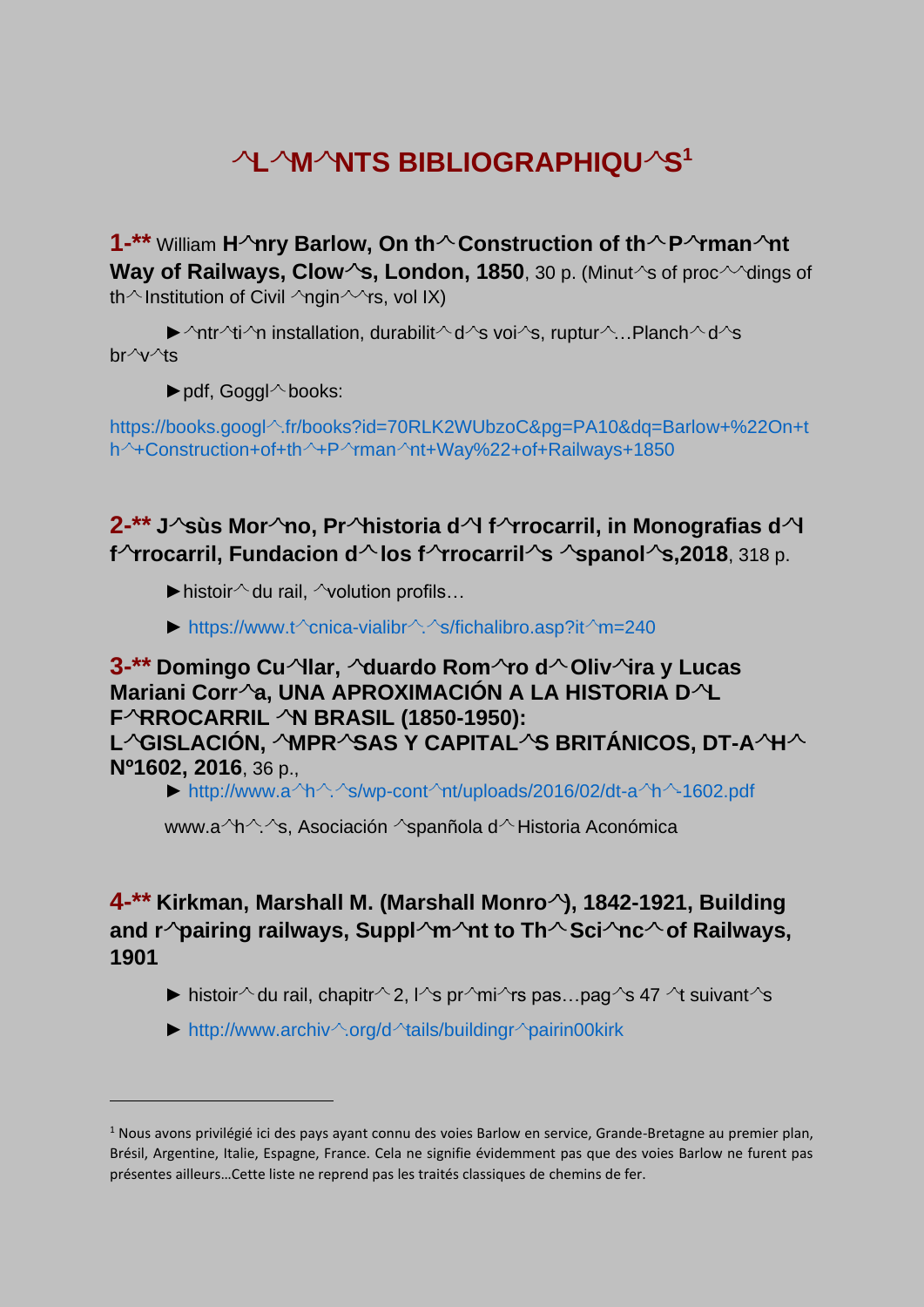## **5-\*\* Jorg Pistono Fav ro, Introducción a la historia d l carril**  f<sup> $\wedge$ </sup>rroviario Univ $\wedge$ rsidad d $\wedge$ Ovi $\wedge$ do, sd, 15 p.

► http://www.docutr^n.com/HistoriaF^[rroviaria/Gijon2003/pdf/tc4.pdf](http://www.docutren.com/HistoriaFerroviaria/Gijon2003/pdf/tc4.pdf)

#### **6-\*\* Gaz tt d l'industri t du comm rc , 11 mai 1862**,

▶pag  $\sim$  9, Compagni $\sim$  d  $\sim$ s ch  $\sim$ mins d  $\sim$  f $\sim$ r du Midi, AG 25 avril 1862, substitution  $d^{\wedge}$ s Barlow...

► Gallica, BNF, [https://gallica.bnf.fr/ark:/12148/bpt6k58214947.it](https://gallica.bnf.fr/ark:/12148/bpt6k58214947.item%20et%20https:/gallica.bnf.fr/ark:/12148/bpt6k5821489x.item) $\land$ m $\land$ t [https://gallica.bnf.fr/ark:/12148/bpt6k5821489x.it](https://gallica.bnf.fr/ark:/12148/bpt6k58214947.item%20et%20https:/gallica.bnf.fr/ark:/12148/bpt6k5821489x.item)<sup>1</sup>m

#### **7-\*\*** Minut  $\sim$ s of th $\sim$  Proc  $\sim$  dings of th $\sim$  Institution of Civil  $\lambda$ ngin $\sim$ rs 1857.

pag^s 273 ^t suivant^s, discussion g  $\gamma$ n  $\gamma$ ral  $\sim$  sur saddl  $\sim$ back rail, pos  $\gamma$ ,  $\sim$ ch  $\gamma$ cs, propri $\Lambda$ t $\sim$ s, longu $\Lambda$ urs pos $\sim$ s... joints d $\Lambda$  rails...

**DISCUSSION. PARMANANT WAY OF RAILWAYS. (INCLUDAS PLATA). "PM** PARSONS, P W BARLOW, H^MANS, R RICHARDSON, J K ARTHUR, BURL^IGH, W H BARLOW, ARRINGTON, C MAY, BRUFF, J HAWKSHAW, SOWARBY, W POL $\land$ , G P BIDD $\land$ R, W B ADAMS, GR $\land$ AV $\land$ S, J LOCK $\land$ , H CARR, T R CRAMPTON, and P^RRING"

 $\triangleright$  https://www.ic<sup> $\sim$ </sup>[virtuallibrary.com/doi/pdf/10.1680/imotp.1857.23814](https://www.icevirtuallibrary.com/doi/pdf/10.1680/imotp.1857.23814)

#### **8-\*\* D l Chica C sar , th s ing ni ur, Turin, 1873**

Rapid historiqu  $\land$  (28 p.), planch  $\land$  d  $\land$  profils,  $\land$ voqu  $\land$  Barlow  $\land$ n Franc  $\land$   $\land$ t Arg  $\lambda$ ntin  $\lambda$ ,  $\lambda$ spoirs  $\lambda$ t  $\lambda$ ch $\lambda$ cs

▶ [https://digit.biblio.polito.it/4618/1/D](https://digit.biblio.polito.it/4618/1/Del_Chicca_Cesare.pdf) $\gamma$  Chicca C $\gamma$ sar $\gamma$ .pdf

#### **9-**\*\* Journal d<sup> $\wedge$ </sup>s d $\wedge$ bats politiqu $\wedge$ s  $\wedge$ t litt $\wedge$ rair $\wedge$ s,

**23 juin 1868,** discussion proj $\Lambda$ t d $\Lambda$  loi sur Ch $\Lambda$ mins d $\Lambda$ f $\Lambda$ r du Midi, sur l $\Lambda$ s frais d'  $\lambda$ tabliss  $\gamma$ m $\gamma$ nt d $\gamma$ s compagni $\gamma$ s. L $\sim$ Midi a ach $\gamma$ t $\sim$ pour 14 millions d $\sim$ rails Barlow qui n'ont qu $\sim$  l $\sim$ ur val $\sim$ ur d $\sim$  vi $\sim$ ill $\sim$  f $\sim$ rraill $\sim$ 

►Gallica BNF, bpt6k456912j.pdf

<https://gallica.bnf.fr/ark:/12148/bpt6k456912j.r=bpt6k456912j?rk=21459;2>

#### **10-\*\*** Boudon, Raoul (1814-1868). La V  $\gamma$ rit $\sim$  sur l  $\gamma$ s ch $\sim$ mins d $\sim$  f $\sim$ r  $\lambda$ n

#### **Franc , 1864**

```
Journalist \gamma, \gamma conomist \gamma, Analys \gamma pol\gammamiqu \gamma d \gammas conv \gammantions d \gamma
```
1858-1859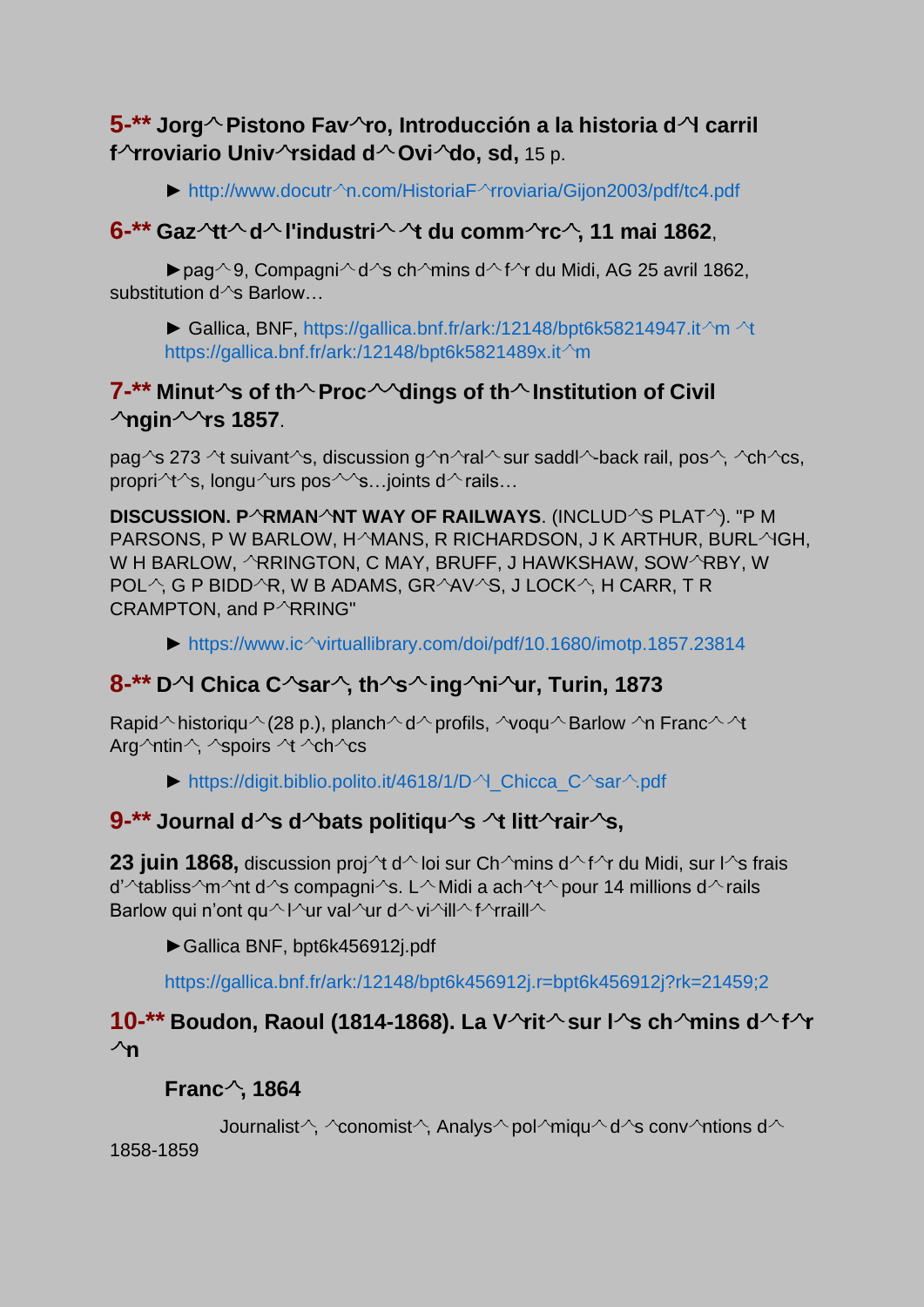Un chiffr  $\sim$  d  $\sim$  30 millions d  $\sim$  rails Barlow  $\sim$ st cit  $\sim$  (p.321) sans pr  $\sim$ cision d  $\sim$ Compagni $\wedge$ , rails r $\wedge$ connus absolum $\wedge$ nt impropr $\wedge$ s au s $\wedge$ rvic $\wedge$ 

► Gallica BNF,

[https://gallica.bnf.fr/ark:/12148/bpt6k65600499.r=Boudon%2C%20Raoul?rk=4](https://gallica.bnf.fr/ark:/12148/bpt6k65600499.r=Boudon%2C%20Raoul?rk=42918;4) [2918;4](https://gallica.bnf.fr/ark:/12148/bpt6k65600499.r=Boudon%2C%20Raoul?rk=42918;4)

#### **11-\*\*** Th  $\sim$  London journal of arts and sci $\sim$ nc  $\sim$ s [and r $\sim$ p $\sim$ rtory of **pat nt inv ntions] [aft rw.] N wton's London journal of arts and sci nc s, vol XXXV, 1849**

Planch  $\degree$  p.476, Barlow's improv  $\degree$ m $\degree$ nts in railways, pag $\degree$ s 397 par P. W. (l $\degree$  fr $\degree$ r $\degree$ ) fixation d $\sim$  rails,  $\sim$ t W. H. pag $\sim$  91, br $\sim$ v $\sim$ t du saddl $\sim$ -back rail

 $\blacktriangleright$  https://bab <sup>2</sup>.hathitrust.org/cgi/pt?id=hvd.hn463c&vi  $\blacktriangle$ w=2up&s  $\vartriangle$ g=10

# **12-\*\*** Th  $\sim$  London journal of arts, sci $\sim$ nc $\sim$ s, and manufactur $\sim$ s, ... **v. 40 (1852).**

Pag  $\sim$  214-215, 10 f  $\sim$ vri $\sim$ r 1852, IC $\sim$ , W.B. ADAMS, Th $\sim$  construction and duration of th  $\gamma$  man  $\gamma$ nt way of railways in  $\gamma$ urop  $\gamma$ , and th  $\gamma$  modifications most suitabl $\wedge$  to  $\wedge$ gypt, India...

#### ► https://bab <sup>2</sup>.hathitrust.org/cgi/pt?id=nyp.33433110036526&vi w=2up&s  $q$ =224

L $\wedge$  rail saddl $\wedge$ back, introduit par Mr. W. H. Barlow, M. Inst. C. $\wedge$ .  $\wedge$ tait l^ plus g^n^ral^m^nt connu ; mais il fut rapport^ d^s difficult^s dans la fabrication…L  $\land$  mod  $\land$  d  $\land$  conn  $\land$ xion du rail, par un  $\land$  pi $\land$ c  $\land$  d  $\land$  form  $\land$  similair  $\land$ f^rm^m^nt riv^t^^, ^st critiqu^, n^ p^rm^ttant pas ^xpansion ^t contraction du rail… La r^sistanc^ du joint d nd nti r m nti d s riv ts...La rigidit  $\sim$  $\alpha$ xc $\alpha$ ssiv $\alpha$   $\alpha$ st  $\alpha$ voqu $\alpha$ ainsi qu $\alpha$ l' mploi d $\alpha$ s trav $\alpha$ rs  $\alpha$ s m $\alpha$ talliqu $\alpha$ s…L $\alpha$ s  $\lambda$ carts d $\lambda$ t $\lambda$ mp $\lambda$ ratur $\lambda$  $\lambda$ t d'humidit $\lambda \lambda$ n  $\lambda$ qvpt $\lambda$ , Ind $\lambda \lambda$ t Australi $\lambda$ sont d $\lambda$ s fact $\sqrt{\text{u} \cdot \text{u}}$  difficil $\sqrt{\text{s}}$  à maitris $\sqrt{\text{f}}$ ...

# **13-\*\* M chanic's Magazin , Mus um, R gist r, Journal & Gaz tt , vol XXIII, 2 may 1835**

Portrait d^ Charl^s Vignol^s d^but d^ volum^, articl^ sur d^s ^ssais d^ rails  $d^{\wedge} P^{\wedge} t^{\wedge}$  Barlow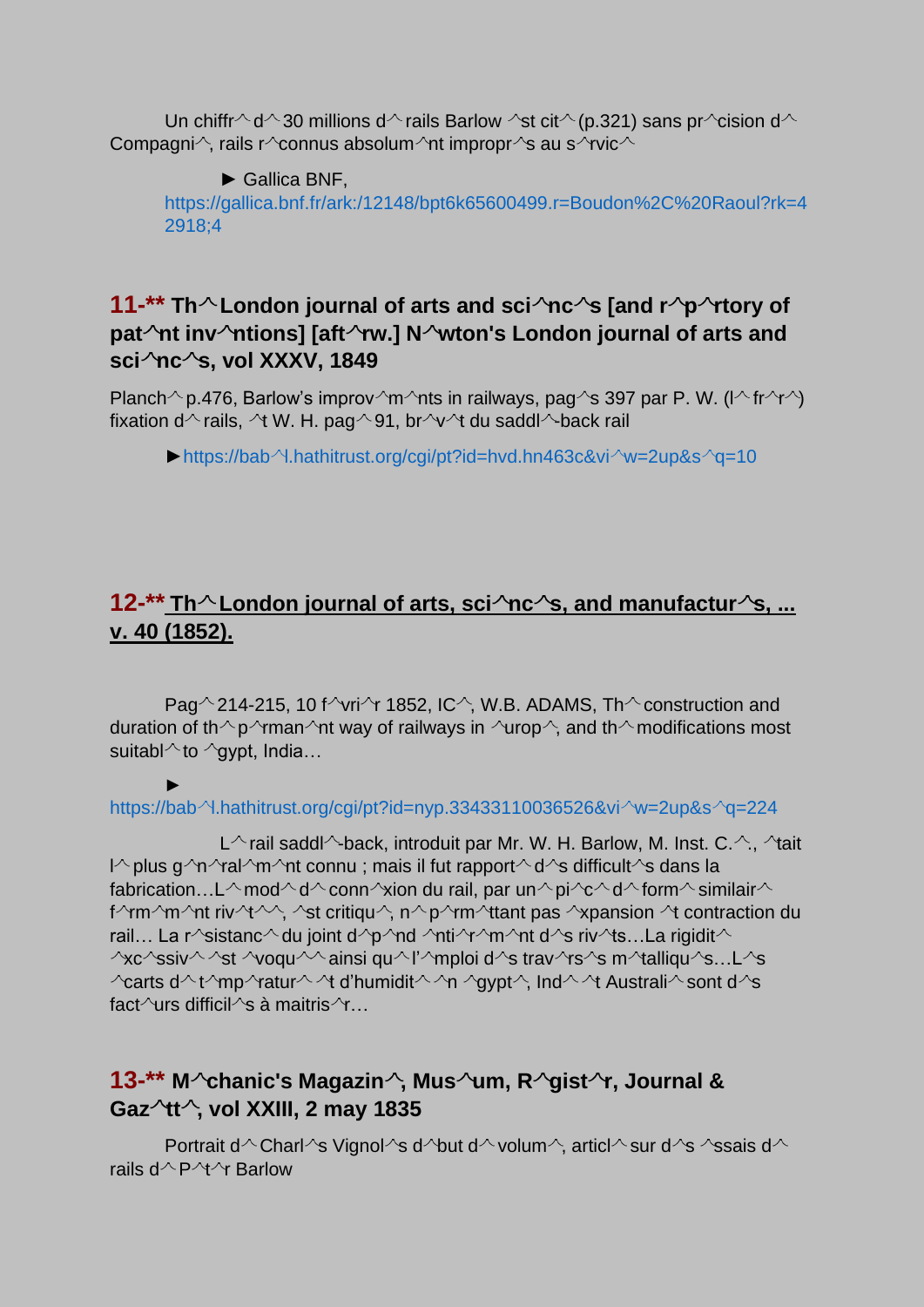$\blacktriangleright$  Googl $\land$  books,

https://books.googl^[.fr/books?id=kg8FAAAAQAAJ&pg=PA129&lpg=PA129&d](https://books.google.fr/books?id=kg8FAAAAQAAJ&pg=PA129&lpg=PA129&dq=Mechanic%27s+Magazine,+Museum,+Register,+Journal+%26+Gazette,+vol+XXIII,+1835%20)  $q=M^{\wedge}$ [chanic%27s+Magazin](https://books.google.fr/books?id=kg8FAAAAQAAJ&pg=PA129&lpg=PA129&dq=Mechanic%27s+Magazine,+Museum,+Register,+Journal+%26+Gazette,+vol+XXIII,+1835%20) $\wedge$ ,+Mus $^{\wedge}$ um,+R $^{\wedge}$ gist $^{\wedge}$ r,+Journal+%26+Gaz $^{\wedge}$ tt $^{\wedge}$ , [+vol+XXIII,+1835](https://books.google.fr/books?id=kg8FAAAAQAAJ&pg=PA129&lpg=PA129&dq=Mechanic%27s+Magazine,+Museum,+Register,+Journal+%26+Gazette,+vol+XXIII,+1835%20)

# **14-\*\* MINUT S OF PROC DINGS OF INSTITUTION OF CIVIL ANGINARS WITH ABSTRACTS OF THA DISCUSSIONS, 9**

**d** $\sim$ **c** $\sim$ **mbr** $\sim$ **1856**, Minut $\sim$ s of Proc $\sim$  $\sim$ dings Inst. C. $\sim$ .

P  $\Upsilon$   $\Upsilon$  Barlow, W. H. Barlow, sur la r  $\gamma$ sistanc  $\sim$  d  $\gamma$ s poutr  $\gamma$ s...

#### **15-\*\* Minut s of Proc dings Inst. C. ., s ssion 866, 10 f v 1852, vol XI, 1852, Th**  $\sim$  **construction and Duration of th**  $\sim$  **p**  $\sim$  **rman** $\sim$ **nt Way of Railways in**  $\sqrt{u}$ **rop** $\hat{}$ , and th $\hat{}$  modifications most suitabl $\hat{}$  to  $\lambda$ gtpt, India...by William Bridg<sup> $\lambda$ </sup> ADAMS, p 244-298, t $\lambda$ t $\lambda$  compl $\lambda$ t  $\lambda$ t d^ssins, articl^d^fond (r^sum^cf r^f^r^nc^12)

 $\blacktriangleright$  Googl $\land$  books, https://books.googl^[.fr/books?id=KRQFAAAAQAAJ&prints](https://books.google.fr/books?id=KRQFAAAAQAAJ&printsec=frontcover&hl=fr&source=gbs_ge_summary_r&cad=0%23v=onepage&q&f=false)^c=frontcov^r&hl=f r&sourc  $\approx$ =gbs\_g  $\land$  summary\_r&cad=0#v=on pag  $\&q$ ag&f=fals  $\land$ 

#### 16-<sup>\*\*</sup> Minut<sup> $\sim$ </sup>s of th $\sim$  Proc $\sim$  dings of th $\sim$  Institution of Civil **ngin rs 1903.151:388-400, OBITUARY. WILLIAM H NRY BARLOW,** FRS, 1812-1902.

 $N^{\wedge}$ crologi $^{\wedge}$  W. H. Barlow

 $\blacktriangleright$  https://www.ic $\land$ [virtuallibrary.com/doi/10.1680/imotp.1903.18176](https://www.icevirtuallibrary.com/doi/10.1680/imotp.1903.18176)

#### **17-\*\* Patry, profils rails**, mass  $\hat{}$ , in  $\hat{}$ rti $\hat{}$ ...Sit $\hat{}$  d'  $\hat{}$ ntr $\hat{}$ pris $\hat{}$

 $\blacktriangleright$  [http://www.patry.fr/rails-vignol](http://www.patry.fr/rails-vignole.html) $\triangle$ .html

# **18-\*\* WILLIAM HARY BARLOW, M. Inst. C. A., ON THA CONSTRUCTION OF TH^P^RMAN^NT WAY OF RAILWAYS, tir^à**

part, minut  $\sim$ s of proc  $\sim$  dings of th  $\sim$  IC $\sim$ , vol 9, 1850, 32 p.

14 mai 1850, suj <sup>1</sup> 839. Pr  $\gamma$ mi  $\gamma \sim$  pr  $\gamma$ s  $\gamma$ ntation du saddl  $\gamma$ -back rail, motivations,  $d^{\wedge}$ ssins...

 $L^\wedge t^\wedge x t^\wedge a$  lir  $^\wedge$  pour d  $^\wedge$ but  $^\wedge$ r….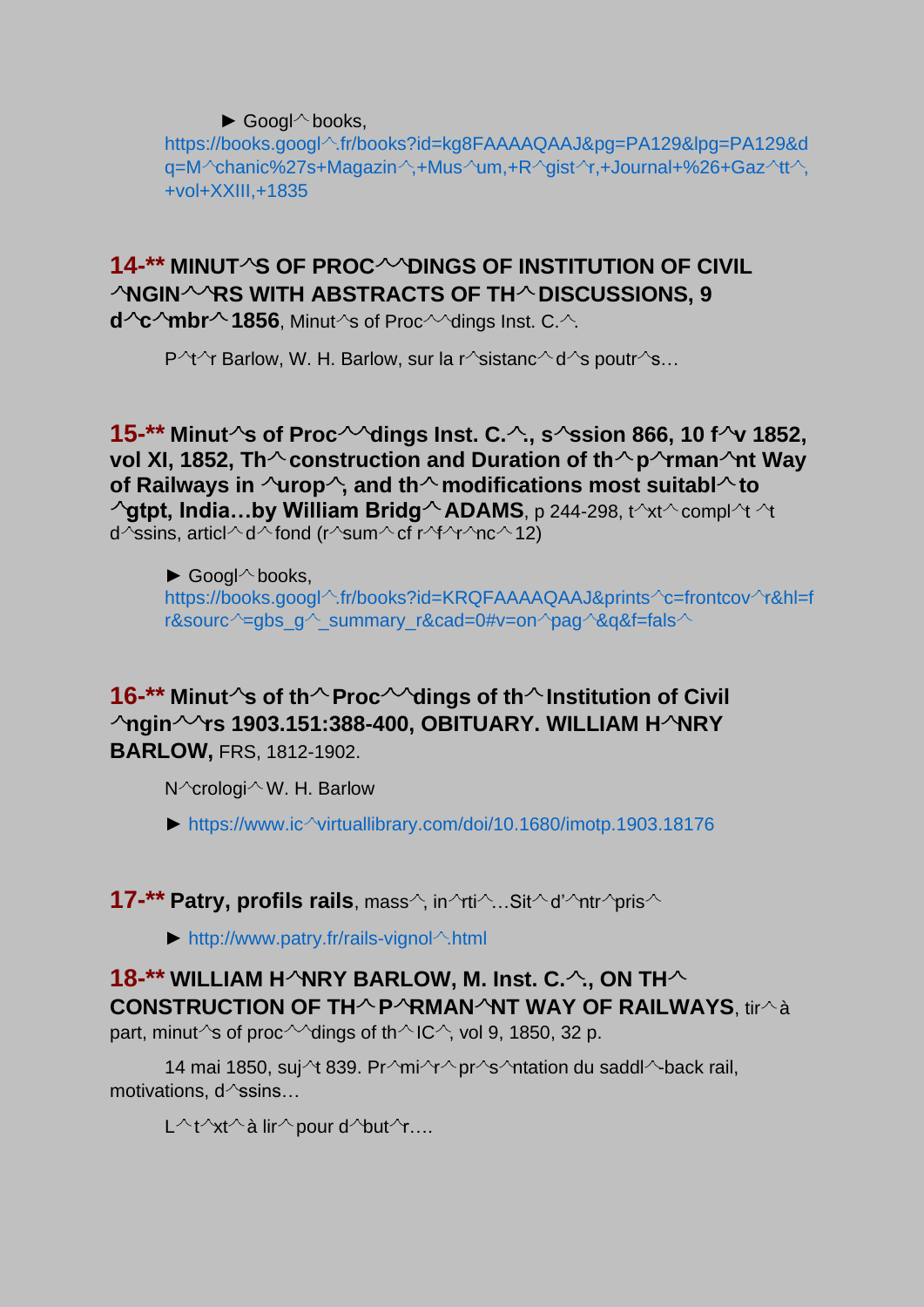► https://books.googl^[.com.na/books?id=pZBVtQ](https://books.google.com.na/books?id=pZBVtQEACAAJ&printsec=frontcover&hl=fr&source=gbs_ge_summary_r&cad=0%23v=onepage&q&f=false%20)^ACAAJ&prints^c=frontcov^r&hl=fr &sourc  $\sim$  =gbs g  $\sim$  summary r&cad=0#v=on pag  $\&$  q&f=fals  $\sim$ 

# **19-\*\* TH LIF OF ISAMBARD KINGDOM BRUN L, CIVIL NGIN R., Londr s, 1870,**

Par I $\wedge$  fils d $\wedge$  M. Brun $\wedge$ , l' $\wedge$ ns $\wedge$ mbl $\wedge$  d $\wedge$  s $\wedge$ s travaux

 $\blacktriangleright$  https://www.gut nb rg.org/fil [s/41210/41210-h/41210-h.htm](https://www.gutenberg.org/files/41210/41210-h/41210-h.htm)

# **20-\*\* G. A. S<sup>2</sup>KON, A HISTORYOF TH<sup>2</sup> GR<sup>2</sup>AT WASTARN RAILWAY, London, 1895,** 402 p.

Qu^lqu^s mots sur la fin d^s rails Barlow au GWR, pag^240, voi^larg^, photographi $\gamma$ s machin $\gamma$ s, portrait Brun $\gamma$ ....

► https://archiv .org/d \[tails/historyofgr](https://archive.org/details/historyofgreatwe00sekouoft) \atw \00s \kouoft

# **21-\*\* Z RAH COLBURN, AL XAND R L. H0LL Y, TH P RMAN NT WAY AND COAL-BURNING LOCOMOTIV BOIL RS OF UROP AN RAILWAYS, N w-York 1858,** 306 p,

Nombr $\sqrt{u}x$  d $\sqrt{s}$ ssins  $\sqrt{s}$  planch $\sqrt{s}$  dont

Planch  $\sim$  27, p 269, profils div $\sim$ rs, Barlow, Brun $\sim$ l, ...

Planch  $\sim$  17, p 247, profils joints

► https://bab $\gamma$ [l.hathitrust.org/cgi/pt?id=chi.73418523&vi](https://babel.hathitrust.org/cgi/pt?id=chi.73418523&view=2up&seq=6) $\gamma w$ =2up&s $\gamma q$ =6

**22-\*\*** Annal **s** d s Ponts <sup>2</sup>t Chauss  $\sim$  s, tom  $\sim$  17, 4  $\sim$  m  $\sim$  s  $\sim$  ri $\sim$ , **1869, R<sup>** $\wedge$ **</sup>GNAULD, Paul, Sur la construction du viaduc d<sup>** $\wedge$ **</sup> Paludat** $\wedge$ **.** pag $\textdegree$ s 1-57, 4 planch $\textdegree$ s

Planch  $\sim$ s 179,180,181,182 viaduc d  $\sim$  Paludat $\sim$ , pil  $\sim$ s  $\sim$ n Barlow, par son  $constant<sup>1</sup>$ ur

► Gallica BNF,

[https://gallica.bnf.fr/ark:/12148/bpt6k4085118/f615.imag](https://gallica.bnf.fr/ark:/12148/bpt6k4085118/f615.image.r=REGNAULD,%20Paul,%20viaduc%20de%20paludate)  $\sim$ .r=R  $\sim$ GNAULD,%20 [Paul,%20viaduc%20d](https://gallica.bnf.fr/ark:/12148/bpt6k4085118/f615.image.r=REGNAULD,%20Paul,%20viaduc%20de%20paludate)<sup>2</sup>%20paludat<sup>2</sup>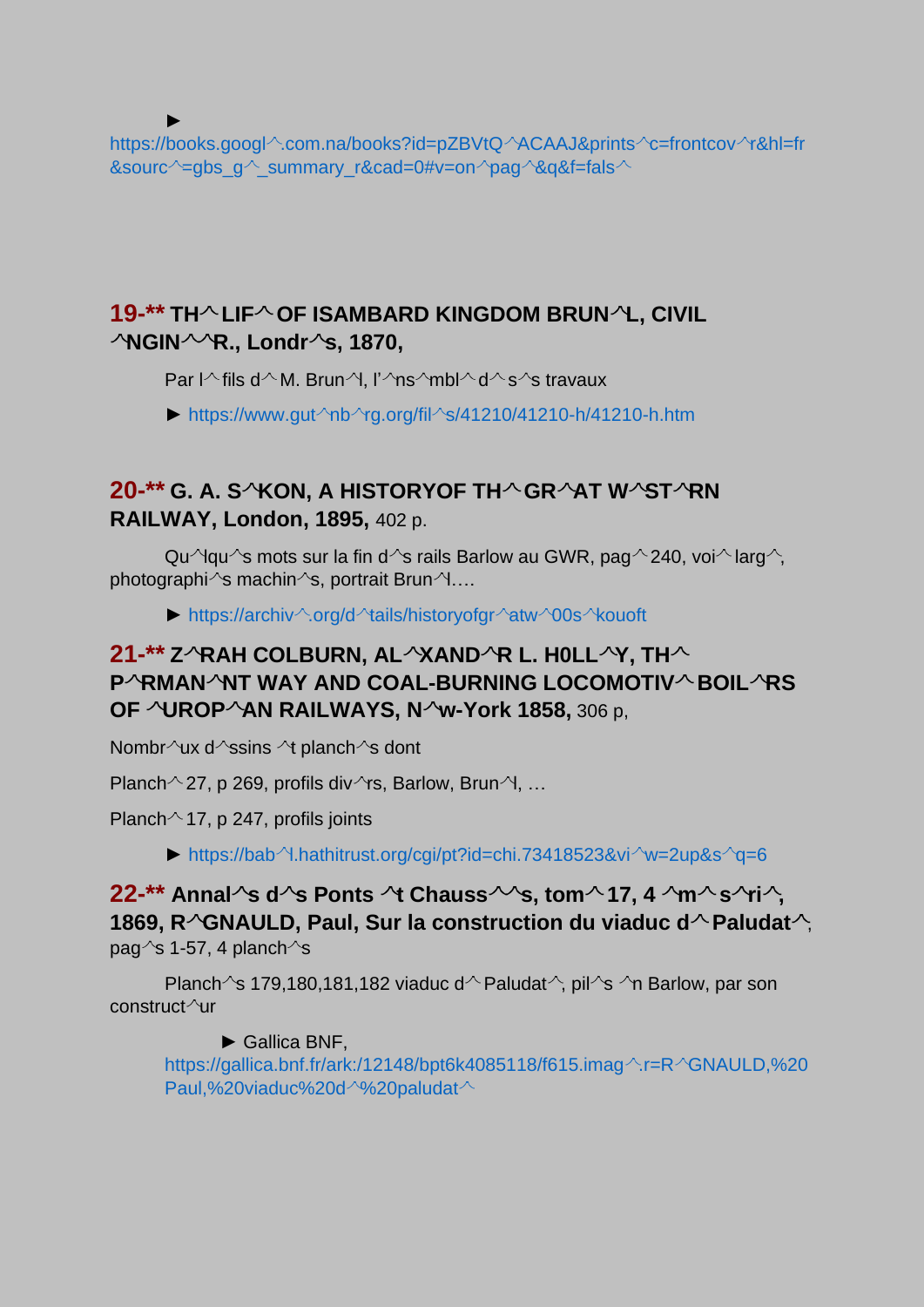#### **23-\*\*** M $\sim$ m $\sim$ nto d $\sim$  poch $\sim$  du s $\sim$ rvic $\sim$  d $\sim$  la voi $\sim$  / dr $\sim$ ss $\sim$  par **l'ing**  $\infty$  ni $\infty$ **ur du S**  $\infty$ **rvic**  $\sim$  **c**  $\infty$  ntral d $\sim$  la voi $\sim$  **; Ch**  $\infty$  mins d $\sim$  f $\infty$  du **midi, 4 division-voi t lign s nouv ll s, 1910**

pag  $\sim$  323 : pour l  $\sim$ s calculat  $\sim$ urs, surfac $\sim$ , in  $\sim$ rti $\sim$ ,  $\sim$ t l/v, rails Brun $\sim$ l, Barlow…

► Gallica BNF

[https://gallica.bnf.fr/ark:/12148/bpt6k5817480s/f326.imag](https://gallica.bnf.fr/ark:/12148/bpt6k5817480s/f326.image.texteImage)  $\text{At} \text{At} \text{At}$ mag  $\text{At}$ 

# **24-\*\* ANTONIO SOUK F JÚNIOR, TH SÃO PAULO RAILWAY COMPANY: THR AT N D RAILWAY H RITAG IN BRAZIL, 2016**

Barlow au Br^sil, r^lations av^c Grand^-Br^tagn^...rapid^ historiqu^

 $\blacktriangleright$  https://furnac iournal.fil s.wordpr [ss.com/2016/03/th](https://furnacejournal.files.wordpress.com/2016/03/the-sc3a3o-paulo-railway-threatened-railway-in-brazil-intial-formatting.pdf) sc3a3o-paulorailway-thr $\sqrt{\alpha}$ t $\sim$ [d-railway-in-brazil-intial-formatting.pdf](https://furnacejournal.files.wordpress.com/2016/03/the-sc3a3o-paulo-railway-threatened-railway-in-brazil-intial-formatting.pdf)

#### **25-\*\*** H. Mathi $\sim$ u, D $\sim$  la consommation d $\sim$ s trav $\sim$ rs $\sim$ s  $\sim$ n bois, **R**  $\sqrt{vu}$  **g**  $\sqrt{nu}$  **d**  $\sqrt{s}$  **ch**  $\sqrt{min}$  **d**  $\sqrt{f}$  (1878). Mai 1884/05, p. 229 sqq

P 241 :  $\sim$ voqu $\sim$ la mauvais $\sim$ fabrication du Barlow, caus $\sim$ principal $\sim$ d' $\sim$ ch $\sim$ c

►

<https://gallica.bnf.fr/ark:/12148/bpt6k6508902t.r=bpt6k6508902t?rk=21459;2>

# **26-\*\* J. lfr th Watkins, TH D V LOPM NT OF TH AM RICAN RAIL AND TRACK, AS ILLUSTRAT D BY TH COLL CTION IN TH** U. S, NATIONAL MUS<sup>A</sup>UM,

Histoir $\land$ , d $\land$ ssins, croquis...

►

https://bab^[l.hathitrust.org/cgi/pt?id=mdp.39015023079018&vi](https://babel.hathitrust.org/cgi/pt?id=mdp.39015023079018&view=2up&seq=6)^w=2up&s^q=6

**27-\*\* L Chat li r, Ch mins d f r d'Angl t rr n 1851, Rapport au Ministr**<sup> $\wedge$ </sup>, Annal<sup> $\wedge$ </sup>s d<sup> $\wedge$ </sup>s min $\wedge$ s, cinqui $\wedge$ m $\wedge$ s $\wedge$ ri $\wedge$ , tom $\wedge$ **L, Carillan, Paris, 1852,** p. 6-106, parti $\sim$  1, (495-585, parti $\sim$  2, mat $\sim$ ri $\sim$ l roulant)

 $\sim$ xpos $\sim$ compl $\sim$ t du syst $\sim$ m $\sim$ , planch $\sim$   $\sim$ n fin d $\sim$  volum $\sim$ 

 $\blacktriangleright$  [https://patrimoin](https://patrimoine.mines-paristech.fr/document/Annales_Mines_1852_S05_01#?c=0&m=0&s=0&cv=0&z=-449.1755%2C0%2C3758.351%2C2452)<sup> $\land$ </sup>.min $\land$ s-

parist ch.fr/docum nt/Annal s\_Min [s\\_1852\\_S05\\_01#?c=0&m=0&s=0&cv=0&z=-](https://patrimoine.mines-paristech.fr/document/Annales_Mines_1852_S05_01#?c=0&m=0&s=0&cv=0&z=-449.1755%2C0%2C3758.351%2C2452) [449.1755%2C0%2C3758.351%2C2452](https://patrimoine.mines-paristech.fr/document/Annales_Mines_1852_S05_01#?c=0&m=0&s=0&cv=0&z=-449.1755%2C0%2C3758.351%2C2452)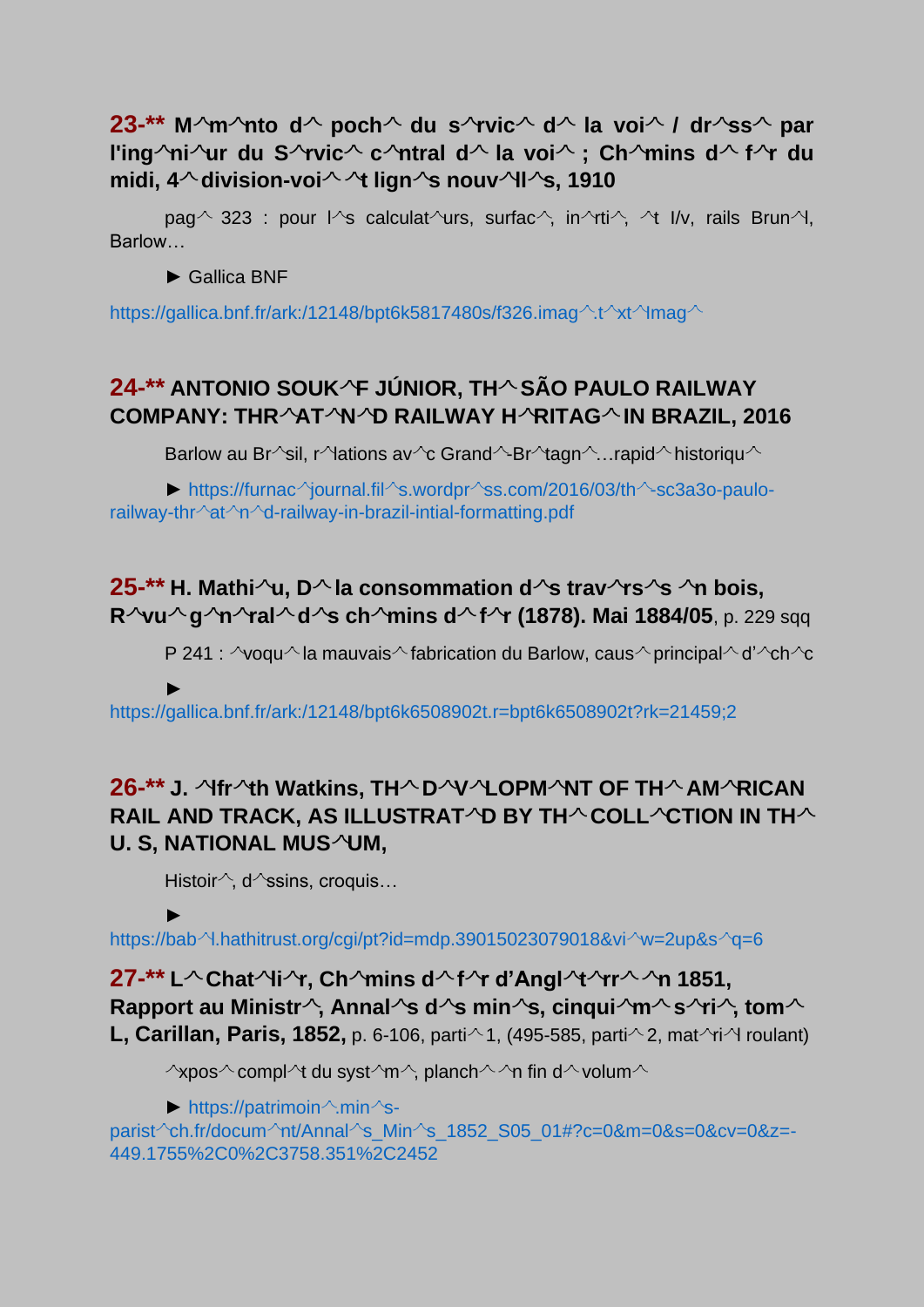#### **28-\*\*** C. Couch  $\hat{ }$ , Ch  $\hat{}$ mins d  $\hat{}$  f  $\hat{}$ r d'All $\hat{}$ magn  $\hat{}$ , Annal  $\hat{}$ s d  $\hat{}$ s **min s, m moir s, cinqui m s ri , tom XI, Paris, 1857**

Pag $\gamma$ s 441  $\gamma$ t suivant $\gamma$ s, Planch $\gamma$  7  $\gamma$ n fin d $\gamma$  volum $\gamma$ 

#### ►

[https://patrimoin](https://patrimoine.mines-paristech.fr/document/Annales_Mines_1857_S05_11#?c=0&m=0&s=0&cv=0&z=-436.7653%2C0%2C3813.5307%2C2488) $\wedge$ min $\wedge$ sparist <sup>2</sup>ch.fr/docum <sup>2</sup>nt/Annal s\_Min [s\\_1857\\_S05\\_11#?c=0&m=0&s=0&cv=0&z=-](https://patrimoine.mines-paristech.fr/document/Annales_Mines_1857_S05_11#?c=0&m=0&s=0&cv=0&z=-436.7653%2C0%2C3813.5307%2C2488) [436.7653%2C0%2C3813.5307%2C2488](https://patrimoine.mines-paristech.fr/document/Annales_Mines_1857_S05_11#?c=0&m=0&s=0&cv=0&z=-436.7653%2C0%2C3813.5307%2C2488)

**29-\*\* J W GROV R, D SCRIPTION OF A WROUGHT-IRON PI R AT CL V DON, SOM RS T. (INCLUD S PLAT ). Minut s of th Proc** <sup> $\sim$ </sup> dings of th  $\sim$  Institution of Civil  $\sim$  ngin $\sim$   $\sim$  rs, Volum $\sim$  32 **Issu 1871**, 1871, pp. 130-136

L<sup> $\wedge$ </sup>s pil $\wedge$ s d $\wedge$  la i $\wedge$ t $\wedge\wedge\wedge\wedge$ n rails Barlow, planch $\wedge$ 

#### ►

https://bab <sup>2</sup>.hathitrust.org/cgi/pt?id=uiug.30112060800676&vi w=2up&s  $q$ =148

# **30-\*\*** N. Dom<sup> $\sim$ </sup>d<sup> $\sim$ </sup>, M $\sim$ thod $\sim$  d $\sim$  r $\sim$ qualification d $\sim$ s ponts  $\sim$ n **maçonn ri , th s , INSA Toulous , 2006**

C<sup> $\land$ </sup>rtains d $\land$ s ponts d $\land$ crits d $\land$  la lign $\land$  d $\land$  ch $\land$ min d $\land$ f $\land$ r pr $\land$ s $\land$ ntai $\land$ nt d $\land$ s rails Barlow dans l $\sqrt{u}$ r structur $\frac{1}{2}$ .

 $\blacktriangleright$  [https://hal.insa-toulous](https://hal.insa-toulouse.fr/tel-01708317) $\triangle$ .fr/t $\triangle$ -01708317

# **31-\*\*** F. Cabrol, Forg  $\sim$ s à f  $\sim$ r, appar $\sim$ il colamin $\sim$ ur, t $\sim$ xt $\sim$ , **Arm ngaud, publications industri ll sArm ngaud, Publication industri ll , tom 10, Paris, 1857,**

Colamin  $\sqrt{u}$ r Cabrol, laminag  $\sqrt{d}$ s rails Barlow,

planch $\sim$ , p. 283-291

► [http://patrimoin](http://patrimoine.ensam.eu/viewer/1377/?offset=10%23page=3&viewer=picture&o=bookmark&n=0&q=) ^. ^nsam. ^u/vi ^w ^r/1377/?offs ^t=10#pag ^=3&vi ^w ^r=pictur ^&o= [bookmark&n=0&q=](http://patrimoine.ensam.eu/viewer/1377/?offset=10%23page=3&viewer=picture&o=bookmark&n=0&q=)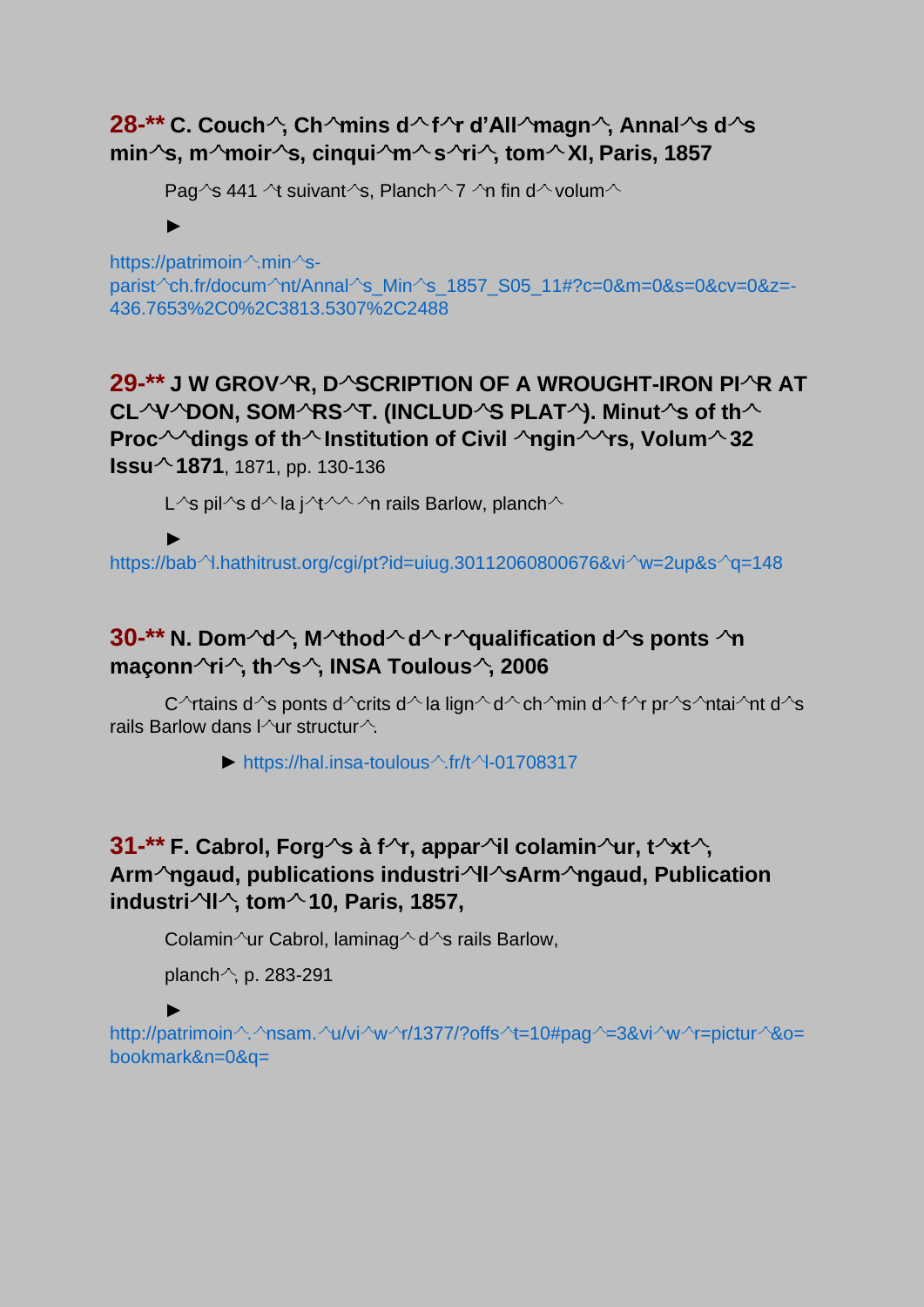#### **32-\*\*** Louis MARTIN, Journal, biblioth  $\alpha$ u $\alpha$  patrimonial  $\alpha$ **num riqu , col national sup ri ur d s min s d Paris (Min s ParisT ch).**

M $\degree$ moir $\degree$ sur l $\degree$ s) rails  $\degree$ t locomotiv $\degree$ s du ch $\degree$ min d $\degree$ f $\degree$ r du Midi par M. L. Martin,  $\gamma \sim \gamma$  ing  $\gamma$ ni  $\gamma$ ur, 1857Journal d voyag  $\gamma$ , 1857

Pag  $\sim$  25  $\,$  suivant  $\sim$ s, fabrication d  $\sim$ s Barlow d $\sim$  D  $\sim$  caz  $\sim$ vill $\sim$ 

 $\blacktriangleright$  [https://patrimoin](https://patrimoine.mines-paristech.fr/document/4323)  $\land$ .min  $\land$ s-parist  $\land$ ch.fr/docum  $\land$ nt/4323

# **33-\*\*** August  $\sim$  JAUSIONS, Journal, biblioth  $\sim$ qu $\sim$  patrimonial  $\sim$ **num riqu , col national sup ri ur d s min s d Paris (Min s ParisT ch).**

Journal d^voyag^ dans l^c^ntr^ ^t l^ midi d^ la Franc^ ^t dans l'Alg ^ri ^  $d^{\wedge}$  M. Jausions,  $\sqrt{2}$  v ing  $\sqrt{2}$  ing  $\sqrt{2}$  ur, 1857

Pag $\sim$ s 42  $\sim$ t suivant $\sim$ s : fabrication d $\sim$ s Barlow, colamin $\sim$ ur,  $\sim$ t abandon d $\sim$ la production

 $\blacktriangleright$  [https://patrimoin](https://patrimoine.mines-paristech.fr/document/2020)  $\land$ min  $\land$ s-parist $\land$ ch.fr/docum $\land$ nt/2020

#### **34-\*\*** www.f $\text{Trobas} \triangle$ fr

Dans l^s pag^s du sit  $\sim$  mini $\sim$ r,

 $\blacktriangleright$  chapitr $\land$  5, bibliographi $\land$  compl $\land$ m $\land$ ntair $\land$ 

[http://www.zapgillou.fr/mondalazac/articl](http://www.zapgillou.fr/mondalazac/articleweb/page7.html)  $\sqrt{\ }$ w b/pag  $\sqrt{7}$ .html

 $\blacktriangleright$  chapitr $\land$ 6, pr $\land$ s $\land$ ntation compl $\land$ t $\land$  du Barlow

[http://www.zapgillou.fr/mondalazac/articl](http://www.zapgillou.fr/mondalazac/articleweb/5col.html#b26)  $\sqrt{\ }$ b/5col.html

 $\blacktriangleright$  l<sup> $\land$ </sup>s Journaux d<sup> $\land$ </sup> voyag $\land$  Martin  $\land$ t Jausions

[http://www.zapgillou.fr/mondalazac/articl](http://www.zapgillou.fr/mondalazac/articleweb/annee2014-deux.html)  $\sqrt{\ }$ w b/ann  $\sqrt{2014}$ -d  $\sqrt{201}$ .html